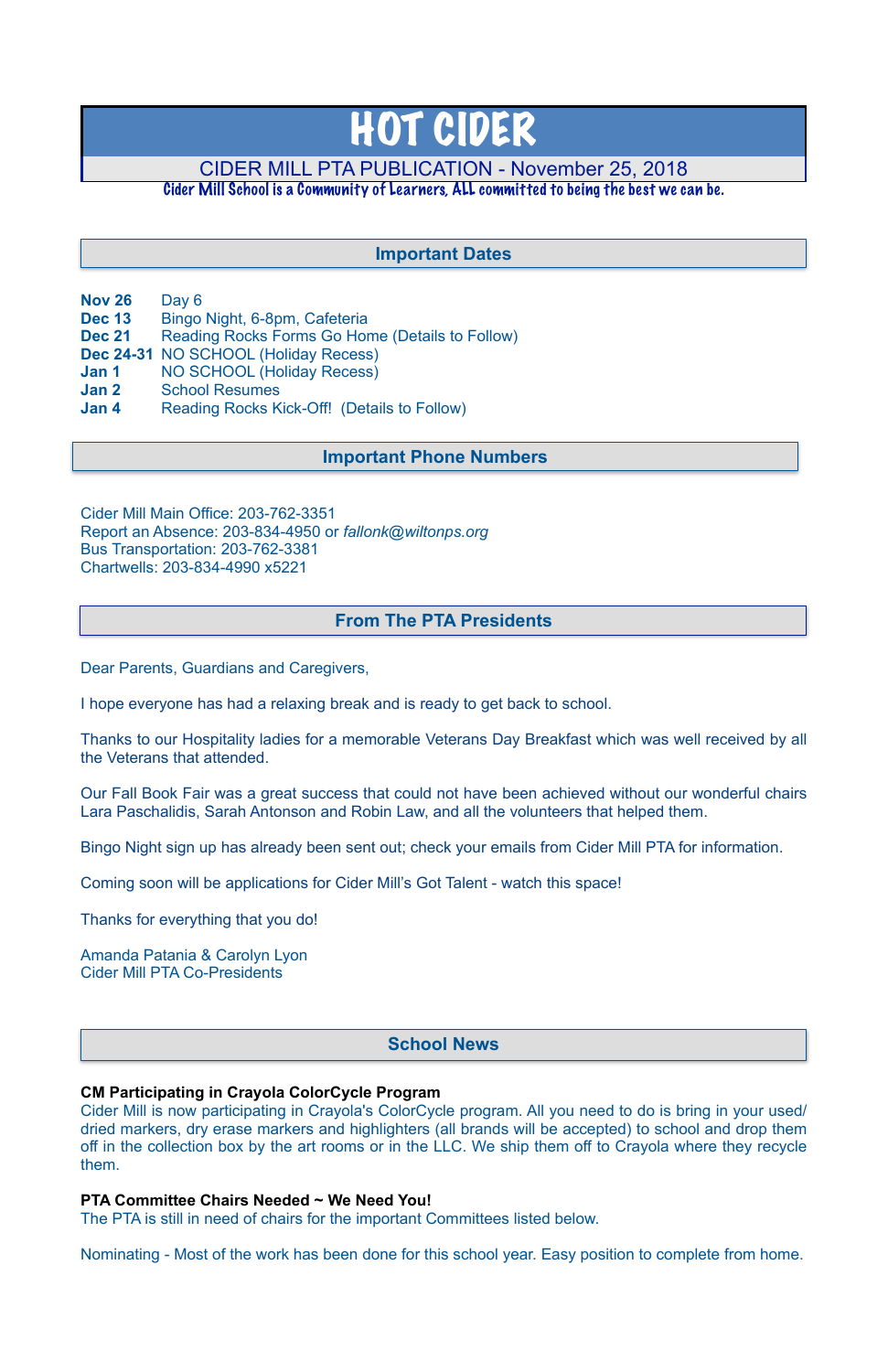Turnover Shop - They donate a huge amount of money to your school's PTA (last year \$45,000). The commitment is only 3 1/2 hours, once a month.

Please contact Amanda Patania, amanda patania@yahoo.com or Carolyn Lyon, [carolynlyon@optonline.net](mailto:carolynlyon@optonline.net) if interested in any of these positions.

### **The Importance of Student Well-Being and Play in Schools with Michael Hynes, Ed. D.**

Wilton Youth Council's Free Play Matters Task Force is pleased to announce that Dr. Michael Hynes is visiting Wilton on Tues., Nov. 27, 2018, 10:00 – 11:30 a.m. at Wilton High School's Clune Center.

Don't miss this thought-provoking discussion of societal trends in education, how we measure success, the importance of recess and free play, and the risks of over-scheduling. Dr. Hynes recently visited Finland and will also share what he learned about the Finnish philosophy and approach to education. Dr. Hynes is the Superintendent of Schools of the Patchogue-Medford school district in New York. He is a public-school advocate who has built enthusiasm in his community for the importance of play and recess in schools and yoga and mindfulness in the classroom. You are sure to leave inspired by the possibilities! \*\* Please be advised, a video crew will be present to record the discussion in connection with the production of a documentary film featuring the themes of childhood and play. A section of the theatre will be reserved for those who do not wish to be filmed. \*\*

Admission is free. Registration is recommended at [www.MichaelHynesWilton.eventbrite.com.](http://www.MichaelHynesWilton.eventbrite.com) Please contact Vanessa Elias at [eliasvanessa5@gmail.com](mailto:eliasvanessa5@gmail.com) with questions.

Spirit Wear (also known as House shirts) can be purchased at any time throughout the year on the Cider Mill PTA site: [cidermillpta.org](http://cidermillpta.org)

We are looking for parent volunteers to work in the Cider Mill School Store! The School Store is open during lunch on Mondays, Wednesdays, and Fridays. If you're interested in helping out, please email [CiderMillSchoolStore@gmail.com](mailto:CiderMillSchoolStore@gmail.com) to get onto our email volunteer list and to find out how to sign up for shifts throughout the school year!

The PTA has a group on Facebook called Cider Mill Parent Community. It is a place where the PTA can communicate to parents, and also where parents can communicate with one another. Please check it out by clicking here: [Cider Mill Parent Community](https://www.facebook.com/groups/1168962513117647/)

Sponsored by: Wilton Youth Council, Wilton Youth Services and Wilton Public Schools

### **Join the PTA ~ We Need Your Support!**

Visit <http://www.stopandshop.com/aplus>and scroll down to the center of the page to select REGISTER YOUR CARD from the red box on the right marked FOR CUSTOMERS

Join the PTA and gain access to our Mobile Directory! Get instant access when you join – no waiting, easy updates to address or phone number changes throughout the year! Join here, and use the code - 'wilton' [https://mobilearq.com/schooldirectory/school\\_directory\\_parent\\_register.html](https://mobilearq.com/schooldirectory/school_directory_parent_register.html) 

Use your registered Stop & Shop Card each time you shop at Stop & Shop, and you will earn CASH for our school. You can track the number of points you are earning for our school by checking your grocery receipt.

Parents please update your profiles to include email and cell phone numbers! One easy spot to register for all your kids' PTAs and make a donation at the same time! Questions? Email our Directory Chair Jennifer Wulff [jen@presto.org](mailto:jen@presto.org) (Please add support@mobilearg.com to your address book to ensure delivery of the confirmation email with temporary auto-login link.)

### **Get Your CM Spiritwear**

Your order will be delivered to your student's class within two days.

### **Cider Mill School Store**

### **Find Us on Facebook!**

### **Stop and Shop Rewards Program**

CIDER MILL SCHOOL – (**ID#: 40341**) has the opportunity to participate and earn CASH from A+ School Rewards, a great fundraising program run through our local Stop & Shop!

### **To participate:**

### **To earn points:**

# **Ongoing School News**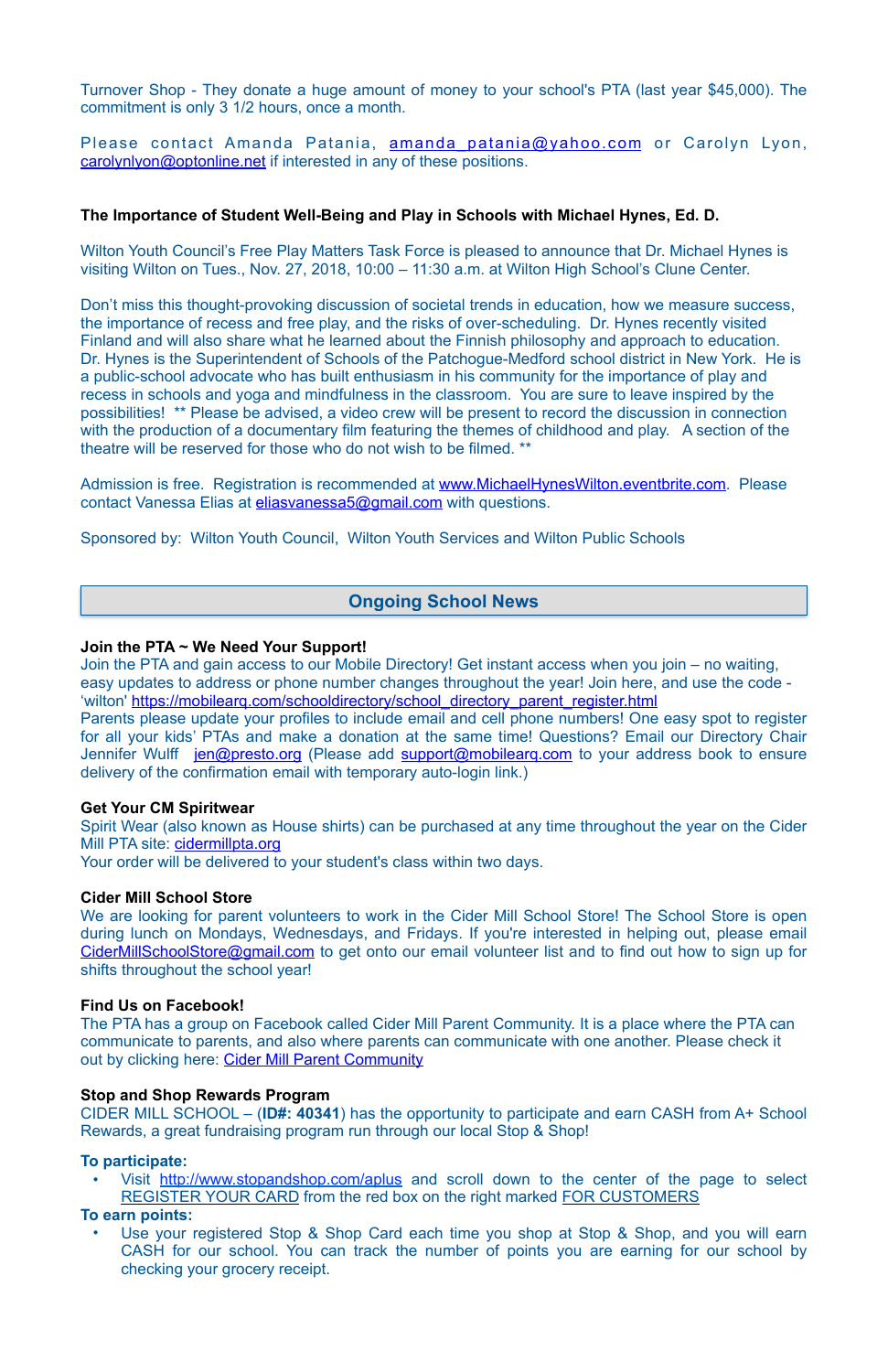- At the end of each month, your points are calculated and converted to CASH rewards for our school. These CASH rewards are updated monthly on the Giant A+ website beginning in November.
- After the last day of the 2018 program, these same conversions are performed and the final school account total is posted.
- Our school will receive one CASH awards check at the end of the program and can use this cash for any of our educational needs.

There are two L&F locations in Cider Mill. One is at the doorway where you go to the playground, on the high school side (Cannondale). The other is by the front door on the far side of the bus loop (Kent). You or your child can check these locations for lost items. At the end of each season, the unclaimed items are donated to the Turnover Shop with proceeds going to the Cider Mill PTA. Contact Amanda Mitchell with questions, at [amandaNmitchell@gmail.com](mailto:amandaNmitchell@gmail.com).

### **Lost and Found ~ Bus Depot**

Please visit <http://wiltonslostproperty.blogspot.com/>to view lost property found on the school buses.

Collect box tops to help Cider Mill raise money! Be sure to collect your box tops and submit them to your class teacher. Visit <http://www.boxtops4education.com/> to learn more about the program. Contact Box Top Chair, Heather Mroz at [heathermm@optonline.net](mailto:heathermm@optonline.net) if you have any questions.

### **Lost and Found ~ Cider Mill**

### **Box Tops**

### **NAMI - CAN ~November 26 @ 10-11:30am, G&B cultural Center**

WYC promotes and protects the social, emotional and mental well-being of Wilton's students by educating and empowering youth, parents and the community. Find us on FB or visit [wiltonyouth.org](http://wiltonyouth.org) for more information and to sign up for our monthly newsletter. Click [here](http://files.constantcontact.com/a093842c001/38385929-43f0-45d4-b187-f0f71a4d7dbb.pdf) for an overview of this year's events! Looking to Get Involved? Wilton Youth Council needs you! We have many programs running and this is a great time to get involved! Questions? Email Vanessa Elias at *eliasvanessa5@gmail.com*. Interested in volunteering? Email Courtney Boucher at [courtney.v.boucher@gmail.com](mailto:courtney.v.boucher@gmail.com).

School is back in session and for many children, so is the academic and social stress that can cause behavioral changes. The National Alliance on Mental Illness (NAMI) Child and Adolescent Network (CAN) is a Support Group for parents of children with behavioral, emotional and mental health issues. The meeting is free, confidential, safe and led by trained volunteer facilitators who themselves have had personal experiences raising children with these concerns. Our meetings are a place to speak freely and be understood without embarrassment or the fear of being judged or treated differently. Parents come from Redding, Weston, Westport, Wilton and towns in the surrounding area.

Next meeting is Monday, November 26, from 10-11:30, G&B Cultural Center, 49 New Street, Wilton. For more information contact Beth at 203-984-0123 or [beth44es@gmail.com](mailto:beth44es@gmail.com), Vanessa at 203 970-4130 or [eliasvanessa5@gmail.com](mailto:eliasvanessa5@gmail.com) .

### **Movie Night! Free Screening of "Swim Team" ~ Friday, November 30th**

Bring the kids for a free screening of "Swim Team" on Friday, November 30th @ 7 pm in The Little Theater at Wilton High School. This important documentary explores the theme of inclusion in sports and is being co-sponsored by Wilton Public Schools, SPED\*NET Wilton, Swim Angelfish, and Wilton SEPTA. Discussion panel to follow featuring the director, Lara Stolman, Coach Mike, and Swim Angelfish co[founder, Ailene Tisser. Please RSVP through Eventbrite as seating is limited. https://](https://www.eventbrite.com/e/swim-team-tickets-51738584499?utm-medium=discovery&utm-campaign=social&utm-content=attendeeshare&utm-source=strongmail&utm-term=listing) www.eventbrite.com/e/swim-team-tickets-51738584499?utm-medium=discovery&utmcampaign=social&utm-content=attendeeshare&utm-source=strongmail&utm-term=listing

### **Wilton Youth Council (WYC)**

### **Wilton SEPTA~ December 12th @ 9:15am, Zellner Gallery**

Wilton Special Education Parent Teacher Association (SEPTA) is Open to all who want to support Special Services in Wilton Public Schools. Our next meeting will be on December 12th @ 9:15am in the Zellner Gallery in the Clune Center. We will be accepting memberships! Please also note the following dates and timings for the upcoming SEPTA meetings:-

Meetings will be held on Wednesdays alternating morning, see dates and times below.

### **Community News**